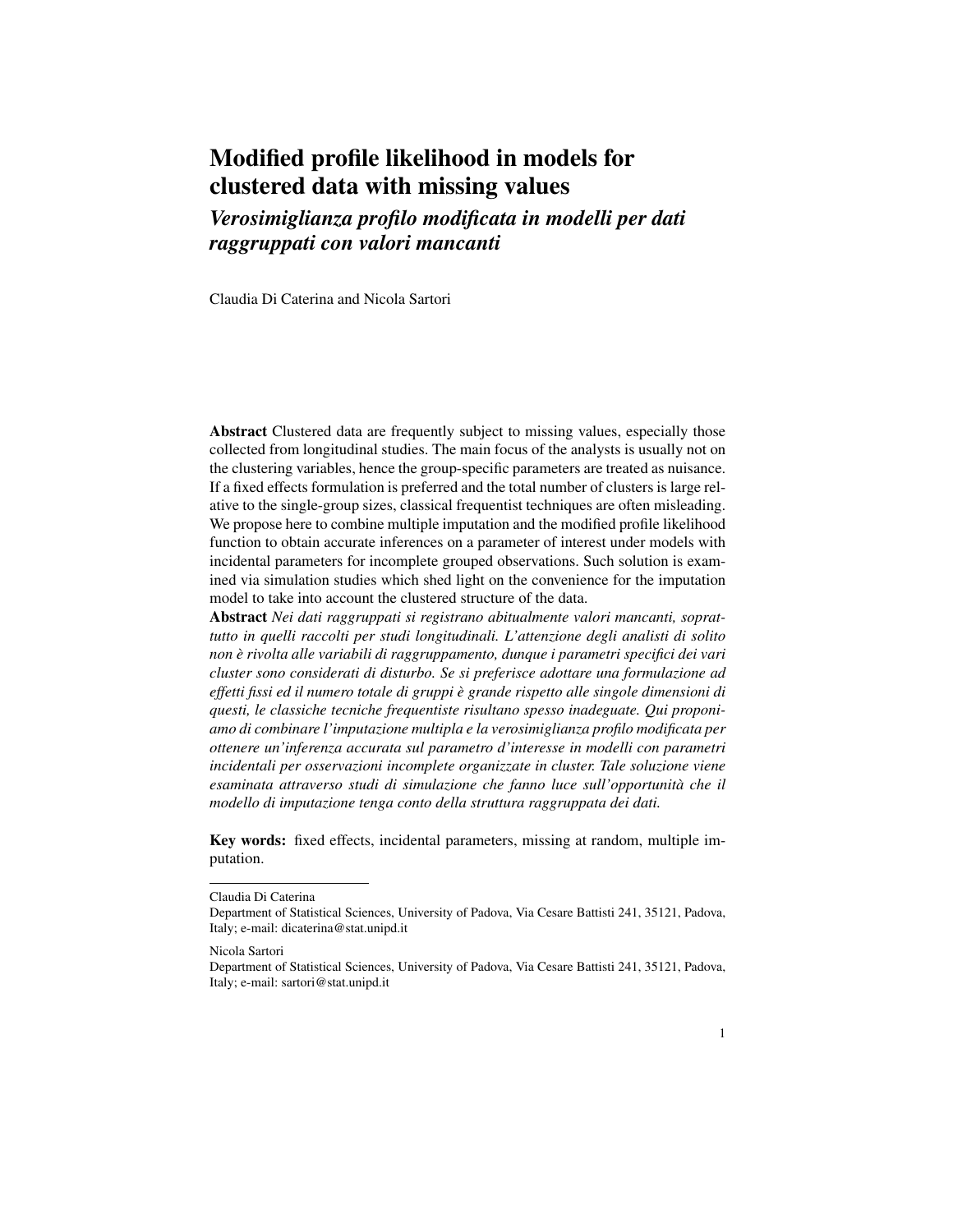## 1 Introduction

Clustered, stratified or grouped data are either cross-sectional or longitudinal observations that can be arranged in groups. Missing values are ubiquitous in quantitative research analysis, particularly in clustered data resulting from clinical trials or panel surveys. Depending on the pattern and mechanism of missingness, a variety of techniques for handling inference in the presence of incomplete datasets can be used (see, e.g., Little and Rubin, 2002). When observations are organized in many groups of small to moderate size, statistical models which capture the unobserved heterogeneity across clusters via group-specific nuisance parameters are likely to suffer from the incidental parameters problem (Neyman and Scott, 1948). Such specifications are referred to as fixed effects models, in opposition to the random effects models which require to assume a distribution for the group features and their incorrelation with the covariates in the model.

Here we focus our attention on clustered observations characterized by both aspects, and propose a twofold strategy. On the one hand, tackling the incompleteness of the data by means of multiple imputation, and on the other, dealing with the incidental parameters assumed by the model through the modified profile likelihood function. More details on the two approaches can be found in Sections 2 and 3, respectively. Section 4 shows simulation results that help to investigate how the considered inferential tools should be combined in order to draw reliable conclusions on the parameter of interest.

## 2 Multiple imputation

The basic rationale behind multiple imputation (MI) is to exploit the distribution of the observed data in order to estimate a set of plausible values for the unobserved data. In particular, *m* multiply imputed datasets are created by substituting the missing observations in the original sample with draws from the posterior predictive distribution of the unobserved data conditional on the observed data. These completed datasets are then separately analyzed and the *m* results are pooled into overall estimates and standard errors using Rubin's rules (Rubin, 1987).

Various methods can be adopted to generating imputations (Little and Rubin, 2002, Section 10.2). Among those drawing from pragmatic conditional distributions when more variables are incomplete, multiple imputation by chained equations (MICE) (van Buuren and Oudshoorn, 1999) provides considerable flexibility in customizing imputation models for different data characteristics (Ji et al., 2018). For a thorough overview of the standard procedure and a helpful guidance for practice in case of data missing at random (MAR), we refer to White et al. (2011).

A well-known matter in MI inference is uncongeniality (Meng, 1994), which occurs when the imputer's model class and the ultimate analyst's model class are incompatible. Recently, Xie and Meng (2017) have pointed out many open problems connected with this topic. The general prescription is to include in the imputation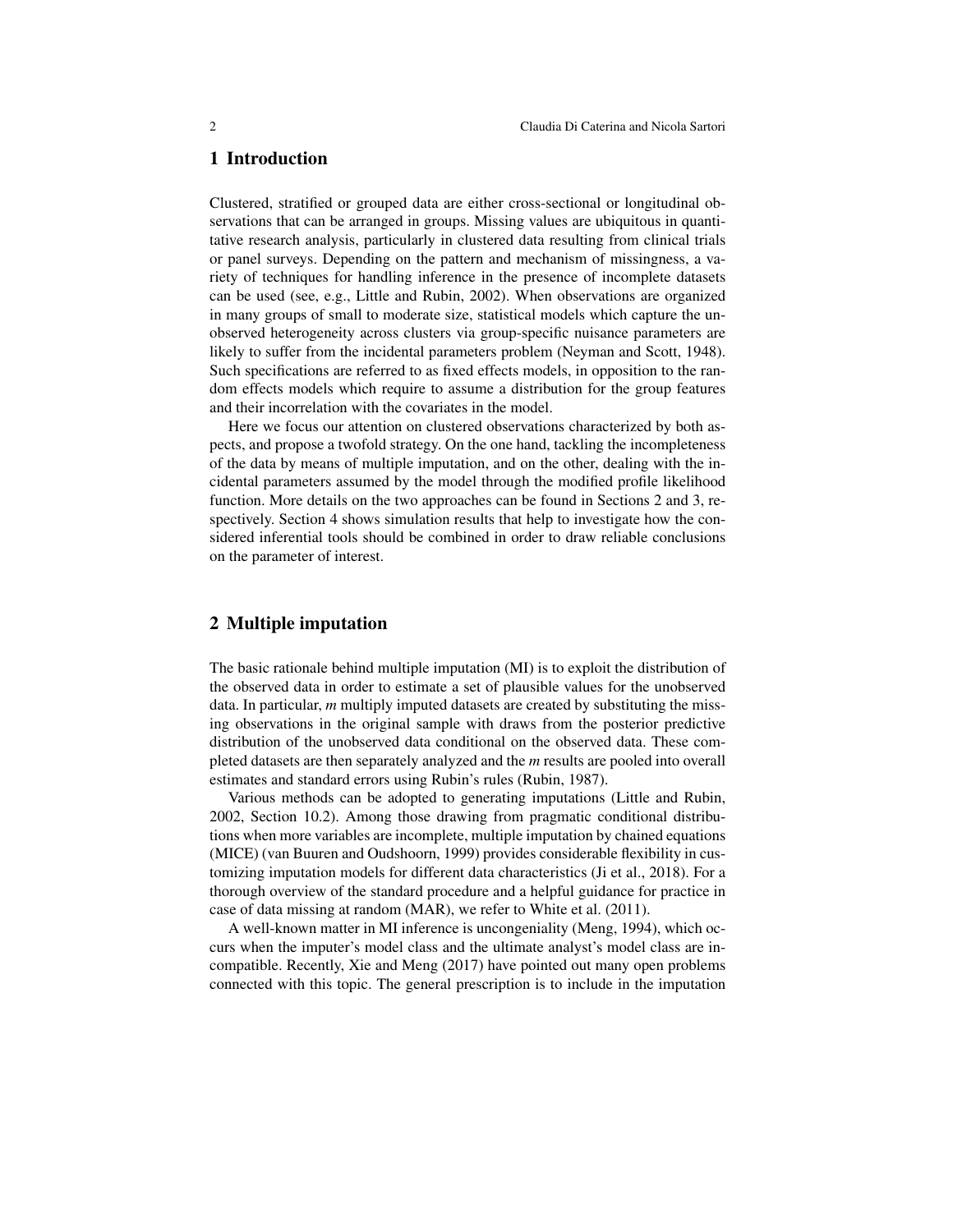model all variables that are related to the missing data, so that to make the MAR assumption more plausible. This should reduce the need to make special adjustments for mechanisms that are not MAR (van Buuren and Oudshoorn, 1999). With specific reference to models for clustered observations with incidental parameters, a typical question concerns whether and how accounting for the groups when imputing the missing values. White et al. (2011) suggest to disregard the clustering in this phase, if this is not of direct interest. Results in Andridge (2011) also highlight the inadequate inferential performance due to the inclusion of the fixed effects in the imputation model, contrary to what happens with random effects. On the opposite, Reiter et al. (2006) conclude that completely ignoring the sampling design during MI can be a risky practice. Further evidence is surely needed in this area.

## 3 Modified profile likelihood

In fixed effects models for clustered data where the number of groups is much larger than the single group sizes, the incidental parameters problem descends from the magnitude of the bias of the profile score function (McCullagh and Tibshirani, 1990). Correcting for the presence of the nuisance components, Barndorff-Nielsen (1980, 1983) proposed to rely on the modified profile likelihood (MPL) for making adequate inference on the parameter of interest. In fact, its superiority with respect to the ordinary profile likelihood (PL) within the two-index asymptotic setting can be proved for independent clustered sample units (Sartori, 2003).

For observations  $y_{it}$  subdivided in N groups of sizes  $T_i$ , suppose the model

$$
Y_{it} \sim f(y_{it}; x_{it}, \psi, \lambda_i), \qquad i = 1, \ldots, N, \quad t = 1, \ldots, T_i,
$$
 (1)

where  $x_{it}$  is a *p*-dimensional vector of covariates. The global parameter is  $\theta =$  $(\psi, \lambda)$ , where  $\psi \in \Psi \subseteq \mathbb{R}^k$  denotes the component of interest and  $\lambda = (\lambda_1, \ldots, \lambda_N) \in$  $\Lambda$  indicates the vector with incidental parameters. Note that, here and henceforth, to avoid clutter the transpose symbol acting on vectors is omitted. Moreover, we assume  $T_i = T$  and  $\dim(\lambda_i) = 1$   $(i = 1, ..., N)$  for the sake of notational simplicity. With independent groups, the log-likelihood function about  $\theta$  can be expressed by

$$
l(\theta) = \sum_{i=1}^N l^i(\theta) = \sum_{i=1}^N l^i(\psi, \lambda_i),
$$

with  $l^i(\psi, \lambda_i) = \sum_{t=1}^T \log p(y_{it}; x_{it}, \psi, \lambda_i)$ . Let us define the full maximum likelihood (ML) estimate for model (1) as  $\hat{\theta} = (\hat{\psi}, \hat{\lambda}) = \arg \max_{\theta} l(\theta)$ . Standard inference on the parameter of interest is typically based on the profile log-likelihood

$$
l_P(\psi) = \sum_{i=1}^N l^i(\psi, \hat{\lambda}_{i\psi}) = \sum_{i=1}^N l_P^i(\psi),
$$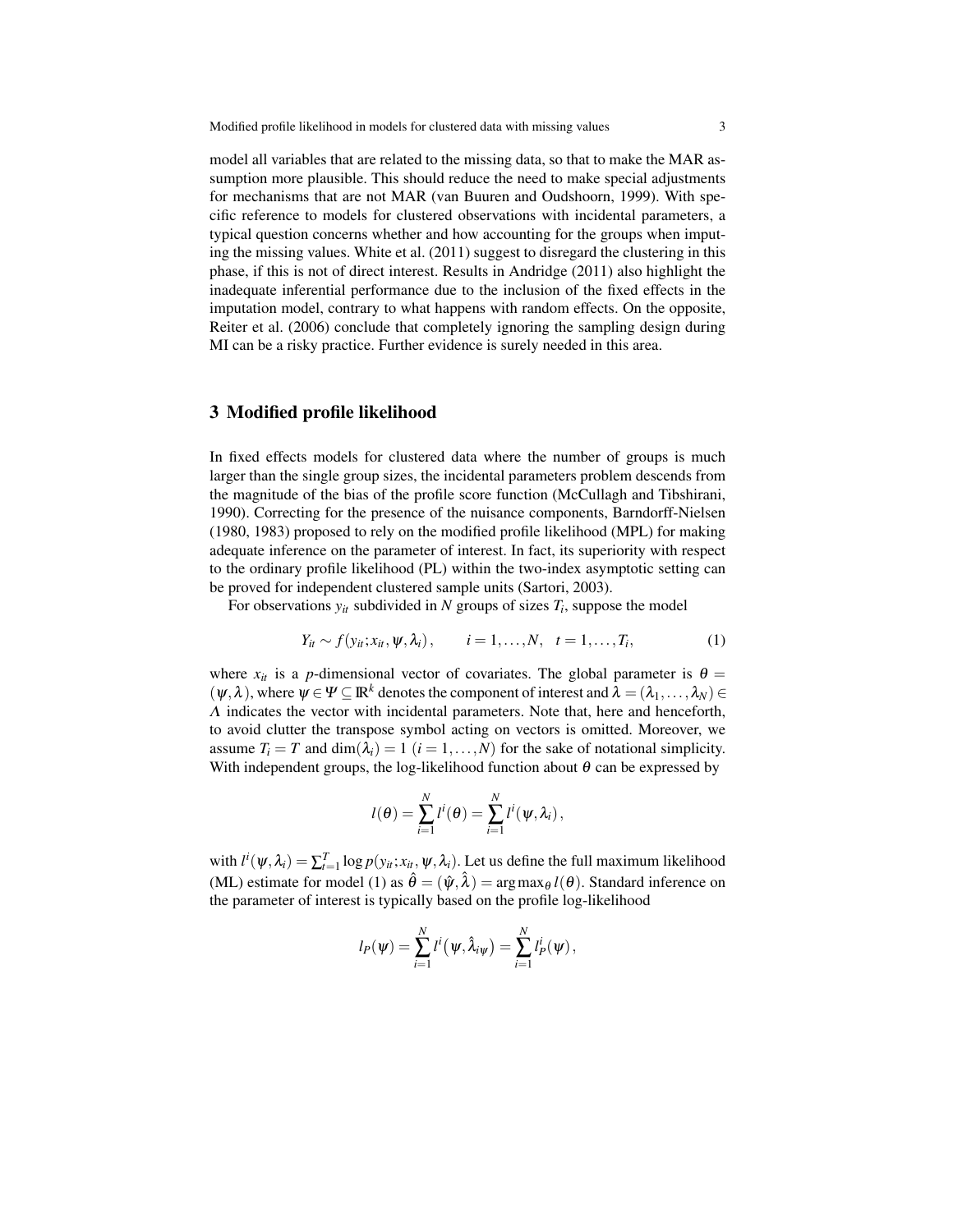where  $\lambda_i$ <sub>*i*</sub> is the constrained ML estimate of  $\lambda_i$  for fixed  $\psi$  obtained, under usual regularity conditions, by equating to zero the score  $l_{\lambda_i}(\theta) = \partial l^i(\psi, \lambda_i)/\partial \lambda_i$  and solving for  $\lambda_i$   $(i = 1, ..., N)$ . Given  $\hat{\lambda}_{\psi} = (\hat{\lambda}_{1\psi}, ..., \hat{\lambda}_{N\psi})$ , the full constrained ML estimate for fixed  $\psi$  is denoted by  $\hat{\theta}_{\psi} = (\psi, \hat{\lambda}_{\psi}).$ 

The general expression taken by the logarithmic version of the MPL is  $l_M(\psi)$  =  $l_P(\psi) + M(\psi)$ , and one computationally convenient formulation of  $M(\psi)$  is owed to Severini (1998). Specifically, using the additive form  $M(\psi) = \sum_{i=1}^{N} M_i(\psi)$ , the *i*th summand in Severini's modification term equals

$$
M_i(\psi) = \frac{1}{2}\log j_{\lambda_i\lambda_i}(\hat{\theta}_{\psi}) - \log I_{\lambda_i\lambda_i}(\hat{\theta}; \hat{\theta}_{\psi}), \qquad i = 1,\ldots,N.
$$

In the above equation, we have  $j_{\lambda_i\lambda_i}(\theta) = -\frac{\partial^2 l^i(\psi, \lambda_i)}{\partial \lambda_i \partial \lambda_i}$  and  $I_{\lambda_i\lambda_i}(\hat{\theta}; \hat{\theta}_{\psi}) =$  $E_{\theta_0} \left\{ l_{\lambda_i}(\theta_0) l_{\lambda_i}(\theta_1) \right\} \Big|_{\theta_0 = \hat{\theta}, \theta_1 = \hat{\theta}_\psi}$  indicating the scalar expected value calculated with regard to  $\hat{\theta}$  of the product of partial scores evaluated at two different points in the parameter space.

#### 4 Simulation studies

Monte Carlo experiments based on 1000 iterations can be run to study the effectiveness of the approach which incorporates MI and MPL inferences. The cluster size and number of groups considered are  $T = 6$  and  $N = 50, 100, 250$ , respectively. For each couple  $(T, N)$ ,  $p = 2$  covariates are randomly generated. The first,  $x_{1it}$ , is sampled from a Bernoulli(0.5) distribution. The second,  $x_{2it}$ , is drawn from the  $N(0,1)$  random variable. We then simulate the binary clustered outcomes as independent realizations of  $Y_{it} \sim \text{Bern}(\pi_{it})$  (*i* = 1,...,*N*,*t* = 1,...,*T*). In particular  $\pi_{it} = e^{\lambda_i + \beta x_{it}}/(1 + e^{\lambda_i + \beta x_{it}})$ , where  $x_{it} = (x_{1it}, x_{2it})$ ,  $\beta = (\beta_1, \beta_2) = (1, 1)$  and each  $\lambda_i$  is independently generated from the standard normal distribution. Here our interest is confined to datasets with completely observed response and MAR predictors, yet the same methodology could be applied in different contexts of incompleteness. Missing entries are thus created by deleting  $x_{1it}$  with probability  $\omega_{1it}$  and  $x_{2it}$ with probability  $\omega_{2it}$ . According to the dependence of the missingness on the stratification, two main scenarios may be distinguished. In case of missingness unrelated to the groups (setting I), we suppose  $\omega_{1it} = e^{-2+yit}/(1 + e^{-2+yit})$  and  $\omega_{2it} =$  $e^{0.5-y_{it}}/(1+e^{0.5-y_{it}})$ . When instead the clustered structure plays a role in the probability of observing a covariate (setting II), we use  $\omega_{1it} = e^{\lambda_i - 2 + 0.2y_{it}}/(1 + e^{\lambda_i - 2 + y_{it}})$ and  $\omega_{2it} = e^{\lambda_i - y_{it}} / (1 + e^{\lambda_i - y_{it}})$ . Such values are chosen in order for the fraction of missing data in the datasets to be around 35%. The procedure starts by obtaining  $m = 5$  complete samples through MICE, using a logistic regression for imputing  $x_{1it}$  and a Bayesian linear regression for  $x_{2it}$ , as implemented by the R package mice (van Buuren and Groothuis-Oudshoorn, 2010). In both imputation models, the dummy variables indicating the groups are either included or not. Inference on each completed dataset is then conducted using PL and MPL for the parame-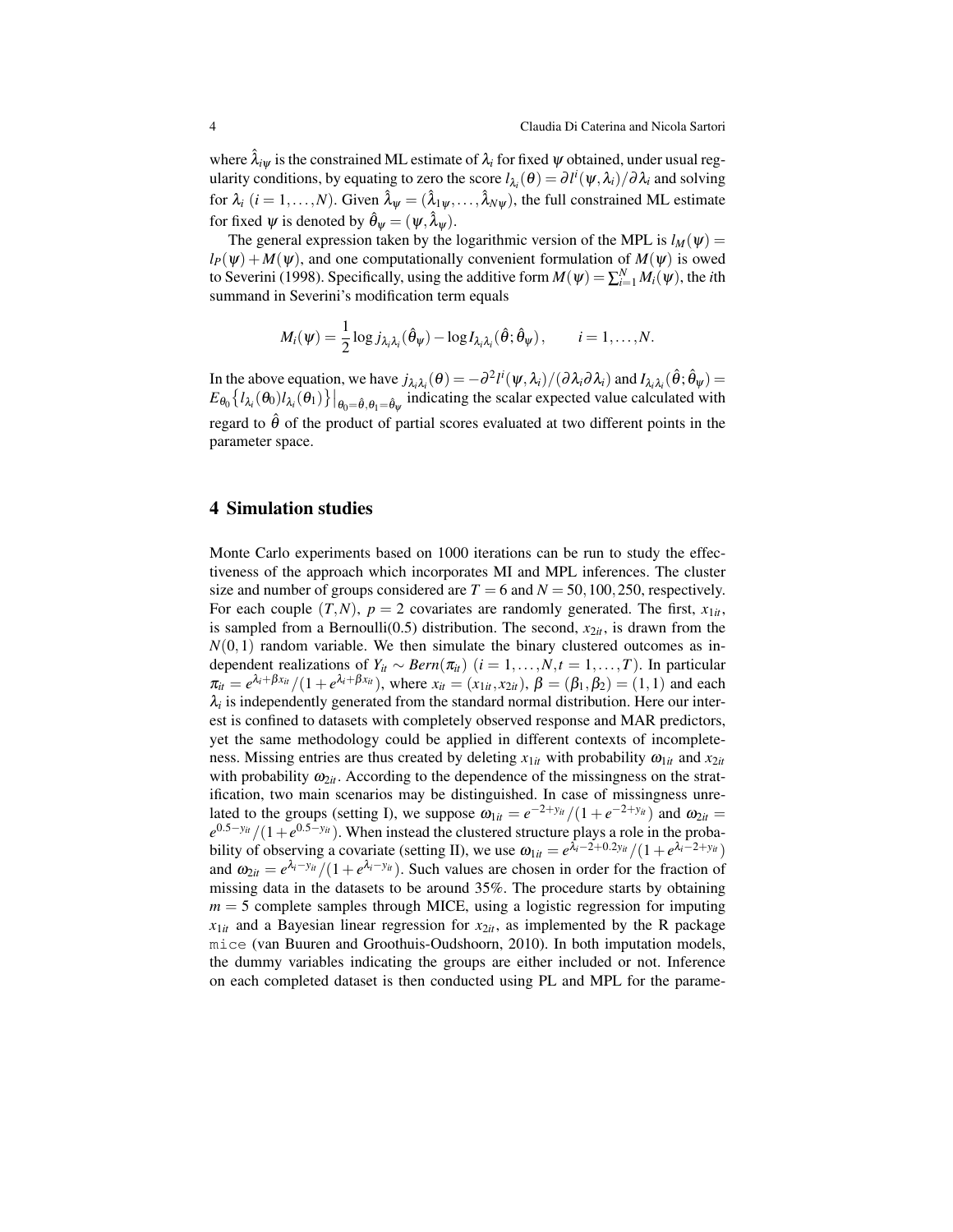

 $I_M^{\text{CC}}(\beta_1) \cdot \cdot \cdot I_P^{\text{MI}}(\beta_1) \cdot \cdot \cdot I_M^{\text{MI}}(\beta_1) \cdot \cdot \cdot I_P^{\text{MI}^*}(\beta_1) \cdot \cdot \cdot I_M^{\text{MI}^*}(\beta_1)$ 

Fig. 1 Comparison between inferences on  $\beta_1$  obtained via complete-case analysis  $(l_M^{\text{CC}})$  and multiple imputation, either taking the groups into consideration when imputing the missing values  $\left(l_p^{\text{MI}}, l_M^{\text{MI}}\right)$  or not  $\left(l_p^{\text{MI}^*}, l_M^{\text{MI}^*}\right)$ . Results based on 1000 clustered datasets simulated with  $T = 6$  observations per group and  $N = 50, 100, 250$  number of groups.

ter of interest  $\beta$  in the logistic regression with outcomes  $y_{it}$ , using the R package panelMPL (Bellio and Sartori, 2015). Rubin's rules are finally applied to pool together estimates and variances derived by the two likelihood functions. A completecase analysis, which disregards units with missing values, is also carried out via both methods. Due to space constraints, just partial results of the experiments referred to  $\beta_1$  are shown in Figure 1. Therein, empirical bias and root mean squared error (RMSE) of the various estimators can be compared, along with coverage of 95% Wald confidence intervals. Note that the performance of the complete-case PL is not reported, as it was found to be poorer than any other method in all scenarios. The output indicates that the solution combining MI and MPL outperforms the complete-case analysis, in terms of point and interval estimation. In addition, it seems that to neglect the clustering while imputing the unobserved covariates is recommendable, whether the incompleteness depends on the specific group features or not. One plausible reason is the incidental parameters problem observed under the imputation model. An improved fit of the latter might be achieved, for instance, by adopting bias reduction (Firth, 1993). This can be the subject of future research, as well as developments of the present work that consider other values for *T* and different patterns and mechanisms of missingness in the data.